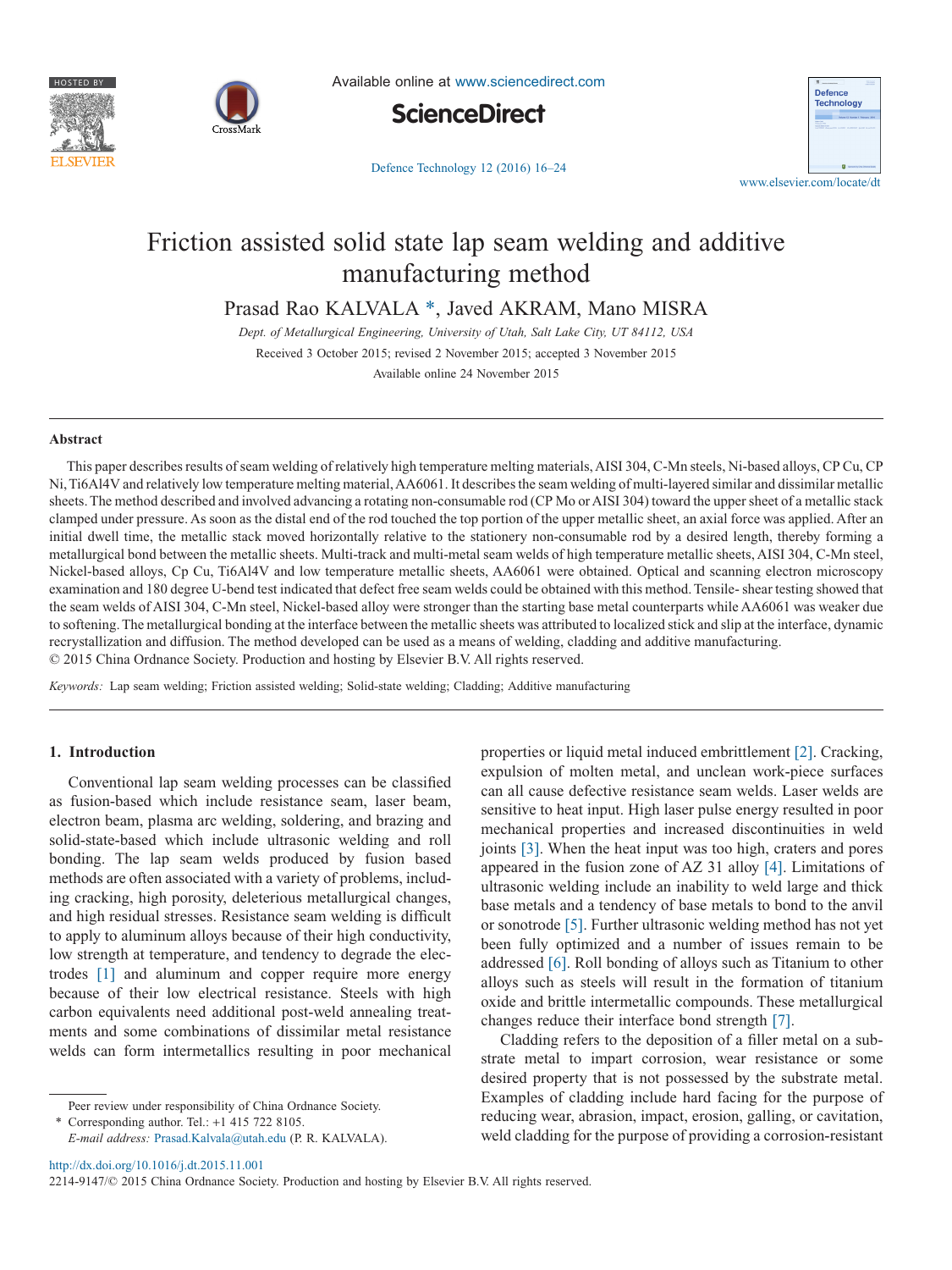surface and buttering for the purpose of adding one or more layers of weld metal to the face of the joint or surface to be welded. Conventional cladding processes can be classified as fusion-based including electric arc welding processes, brazing, electron beam welding, and laser beam welding and solid-state welding processes including explosive cladding, friction surfacing and roll bonding. The clad metals produced by conventional fusion-based methods are often associated with a variety of problems, including cracking, high porosity, deleterious metallurgical changes, and high residual stresses. High percentages of dilution, viz., the amount of base metal in the clad metal can occur in such fusion-based clad metals. Dilution percentages are typically very high, as high as 20%–50%, in most commonly used arc cladding processes such as submerged arc. Explosion cladding is typically restricted to metals with minimum elongation of 10%–15% and a notch toughness value above 30 J at bonding temperature [\[8\].](#page--1-7) Friction surfacing is limited by its inability to produce larger clad areas in less time.

Additive manufacturing methods and additive and selective subtractive manufacturing methods are conventionally used to fabricate layered, multi-material structural components. Layerby-layer fabrication of three-dimensional components can be directly fabricated from a computer-aided design, CAD model of an object. Laser Engineered Net Shaping, Direct Metal Deposition, Selective Laser Melting, and Electron Beam Melting are among a number of processes being considered as additive manufacturing methods by which material addition is achieved through melting and solidification. Due to melting and solidification involved in these processes, the parts made by these techniques suffer from the following limitations [\[9–14\]:](#page--1-8) (a) unmelted zones resulting in lack of bonding between powder particles; (b) porosity; (c) solidification cracking susceptibility; (d) a cast microstructure and micro-segregation leading to compositional in-homogeneities; (e) significant tensile residual stress build-up; (f) long production times for large components, often less than 1 gram/minute build rates; and (g) stiffness problems**.** Many dissimilar metal combinations cannot be deposited by these processes as the resultant deposited layers crack.

Solid-state additive manufacturing methods, where liquid to solid transformation is absent, have been used to address many of the shortcomings of liquid-to-solid-based additive manufacturing methods. Ultrasonic consolidation was the first solid state additive and selective subtractive manufacturing method to be applied, and was shown to overcome some of the limitations of fusion-based methods. In contrast to the fusion based additive manufacturing methods, ultrasonic consolidation is a typical additive and selective subtractive manufacturing method to build up a near-net shape part which is then machined to its final dimensions using an integrated, 3-axis CNC milling machine. Ultrasonic consolidation suffers from limitation such as the formation of inter-foil defects [\[15\].](#page--1-9) Further, in ultrasonic consolidation process, if the substrate is not stiff enough, no friction can occur between the foil being deposited and the substrate [\[16\].](#page--1-10) Additionally, a conventional ultrasonic consolidation process is conducted at 175 °C by employing a heated base plate. A major limitation of this process is that it can



Fig. 1. Friction spot weld–AISI 304 – 3.5 mm.

be applied to metallic layers which are few microns thick. Thus, conventional fusion-based and solid-state additive manufacturing methods and additive and selective subtractive manufacturing methods suffer from physical, metallurgical, and mechanical limitations.

Thus, there is a need to develop alternative methods for forming strong lap seam welds between a variety of hard and soft materials while avoiding the physical and metallurgical deficiencies of conventional welding methods. There is a further need for applying these lap seam welds for cladding and additive manufacturing applications. Our motivation for the work on lap seam welding emanated from our experimental work on friction spot welding method: Systems and Methods for Friction Spot Welding and Friction Seam Welding, S/N PCT/US2014/012355, Filed January 21, 2014. Our results of this work have shown that it is possible to develop metallurgically bonded spot welds of relatively thicker materials up to 3.25 mm, both low melting temperature alloys such as aluminum, magnesium, copper and high melting temperature alloys such as steel, stainless steel, Ni-based alloys. Typical spot welds of AISI 304 sheets are shown in Fig. 1. The success of this process motivated us to extend the same method with control of an additional parameter, viz., and traverse of the rod along the x-axis [\(Fig. 2\(](#page--1-11)a)). The idea was found to be successful in obtaining a longitudinal seam weld between metallic sheets. The results of the longitudinal friction lap seam welding of different metallic sheets are reported in this paper.

# **2. Experimental**

## *2.1. Materials*

The following metallic sheets were used in this work: AISI 304; AISI 1012; Ni-based alloys: IN 600, IN 625, HX; AA 6061; commercially pure CP Cu, CP Ni, and Ti6Al4V. The thickness ranges of metallic sheets were 0.5–5.0 mm. The dimensions of the sheets used were as follows: 190 mm  $\times$  200 mm  $\times$  thickness. Non-consumable rods, CP Mo with 25.4 mm dia. and AISI 304 with 25.4 mm dia. and *R*<sup>a</sup> 1–2 μm were used to obtain the seam welds. CP Mo rod was used for seam welding of high temperature melting metallic sheets, AISI 304, AISI 1012, In 600, IN 625 and HX sheets, CP Cu, CP Ni, and Ti6Al4V. AISI 304 rod was used for low temperature melting metallic sheets, AA 6061. It can be noted that the non-consumable rods used were pin less in contrast to the